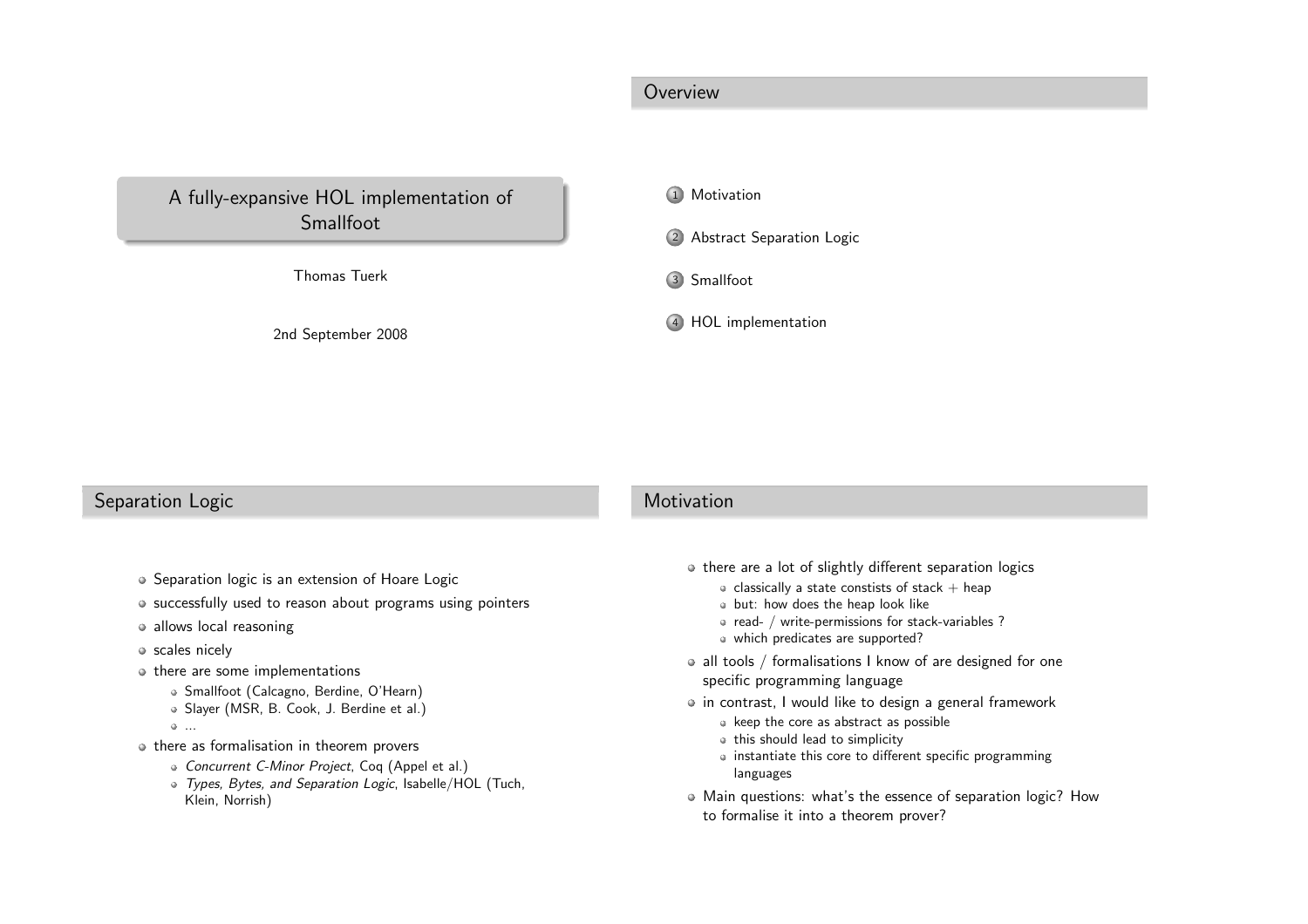## <span id="page-1-0"></span>Work done up to this point

# Abstract Separation Logic

- o formalisation of Abstract Separation Logic
- first case study: <sup>a</sup> tool similar to Smallfoot
	- combines ideas from Abstract Separation Logic, Variables as Resource and Smallfoot
	- parser for Smallfoot example files
	- completely automatic verification
	- interactive proofs are possible as well
	- most features of Smallfoot are supported
- abstract separation logic is an abstract version
- introduced by Calcagno, O'Hearn and Yang in Local Action and Abstract Separation Logic
- abstraction helps to concentrate on the essential part
- embedding in <sup>a</sup> theorem prover becomes easier
- can be instantiated to different variants of separation logic
- therefore, it may be used as <sup>a</sup> basis for <sup>a</sup> separation logicframework in HOL

## Introduction to Abstract Separation Logic

#### Separation Combinator

#### Separation Logic on Heaps

heaps

disjoint union of heaps <sup>⊎</sup>

- $h_1$ ,  $h_2$  have disjoint domains
- $h \models P_1 * P_2$  iff  $\exists h_1, h_2.$   $(h = h_1 \oplus h_2)$  ∧  $h_1 \models P_1 \land h_2 \models P_2$

#### Abstract Separation Logic

- abstract states
- abstract separationcombinator ◦
- $s_1 \circ s_2$  is defined

$$
\circ \ s \models P_1 * P_2 \text{ iff} \exists s_1, s_2. (s = s_1 \circ s_2) \land s_1 \models P_1 \land s_2 \models P_2
$$

A separation combinator  $\circ$  is a partially defined function such that:

- is associative $\forall x \ y \ z. (x \circ y) \circ z = x \circ (y \circ z)$
- is commutative $\forall x \, y. \; x \circ y = y \circ x$
- is cancellative $\forall x \ y \ z.$   $(x \circ y = x \circ z) \Rightarrow y = z$
- forall elements there is a **neutral element**  $\forall x. \exists u_x. u_x \circ x = x$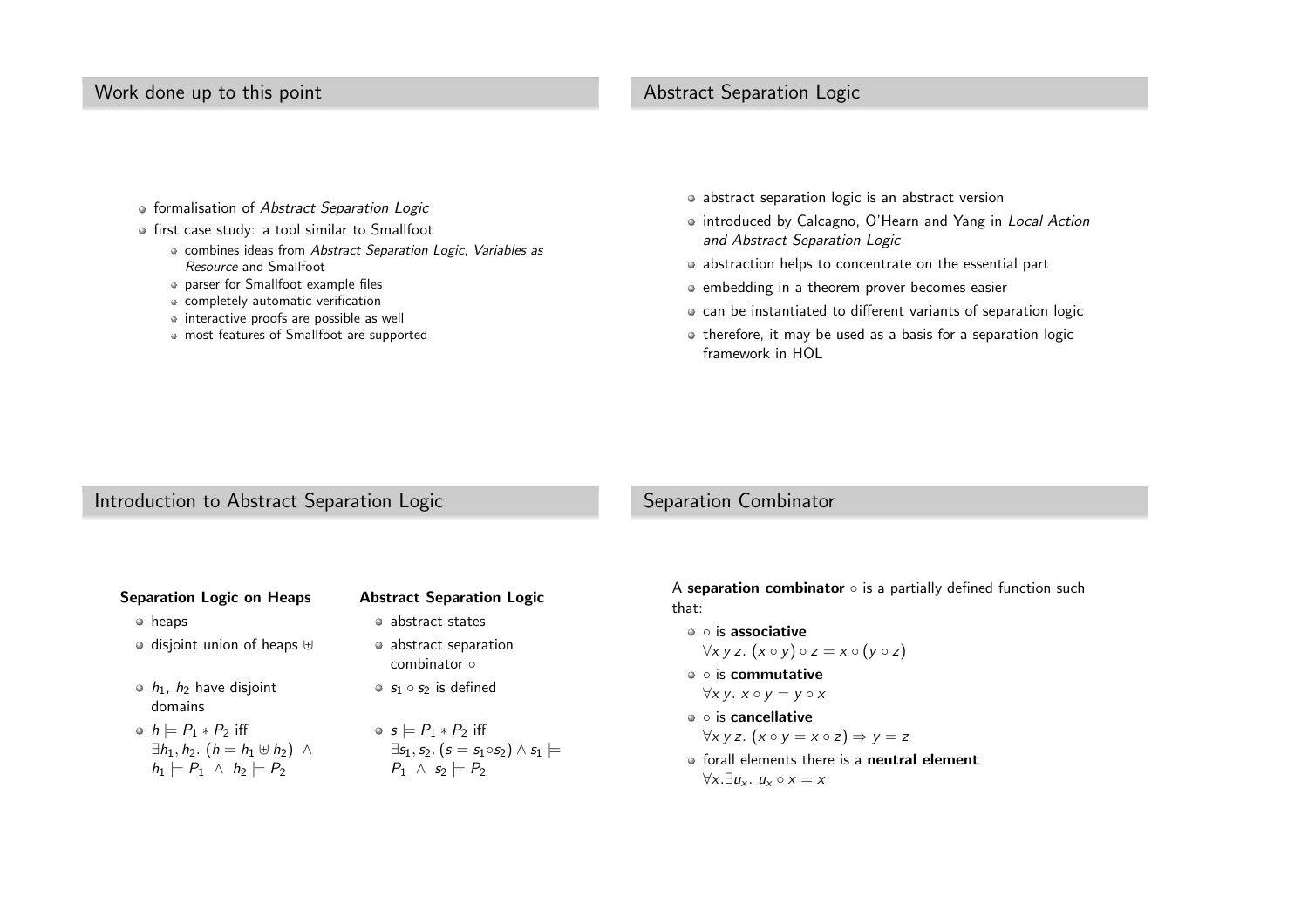## <span id="page-2-0"></span>Local Actions / Frame Rule

#### Programs

- partial correctness considered
- **·** local reasoning essential

Frame Rule

 $\{P\}$  action  $\{Q\}$  $\{P * R\}$  action  $\{Q * R\}$ 

- actions that respect the frame rule are called **local**
- $\circ$  just local actions will be considered in the following

c for every local action <sup>c</sup> <sup>p</sup> ; <sup>q</sup>  $p + q$ p\* <sup>p</sup> || <sup>q</sup> with <sup>l</sup> do <sup>p</sup>  $0.1.p$ 

Notice that skip and assume <sup>c</sup> for intuitionistic conditions <sup>c</sup> are local actions.

Conditional execution and loops can be mimiced usingnon-determistic choice and assume.

# Smallfoot

# Smallfoot II

mergesort.sf

- "Smallfoot is an automatic verification tool which checks separation logic specifications of concurrent programs which manipulate dynamically-allocated recursive data structures."(Smallfoot documentation)
- developed by
	- Cristiano Calcagno
	- Josh Berdine
	- Peter O'Hearn

| TG . DE POLI                                                                                                                                                                                                                                                                                  |                                                                                                                                                                                                                                                            |
|-----------------------------------------------------------------------------------------------------------------------------------------------------------------------------------------------------------------------------------------------------------------------------------------------|------------------------------------------------------------------------------------------------------------------------------------------------------------------------------------------------------------------------------------------------------------|
| $split(r;p)$ [list(p)] {<br>local t1,t2;<br>$if(p == NULL)$ $r = NULL;$<br>else f<br>$t1 = p-\t{t}$ ;<br>$if(t1 == NULL)$ {<br>$r = NULL;$<br>} else {<br>$t2 = t1 - \frac{1}{1}$<br>split(r;t2);<br>$p - > t1 = t2;$<br>$t1 - \t{t1} = r$ ;<br>$r = t1$ ;<br>}<br>ł<br>$[iist(p) * list(r)]$ | merge(r;p,q)<br>$[list(p) * list(q)]$ {<br>.<br>[list(r)]<br>mergesort $(r;p)$ [list $(p)$ ] {<br>local q,q1,p1;<br>if $(p == NULL)$ $r = p$ ;<br>else f<br>split(q;p);<br>mergesort(q1; q);<br>mergesort(p1;p);<br>merge(r;p1,q1);<br>ι<br>$\}$ [list(r)] |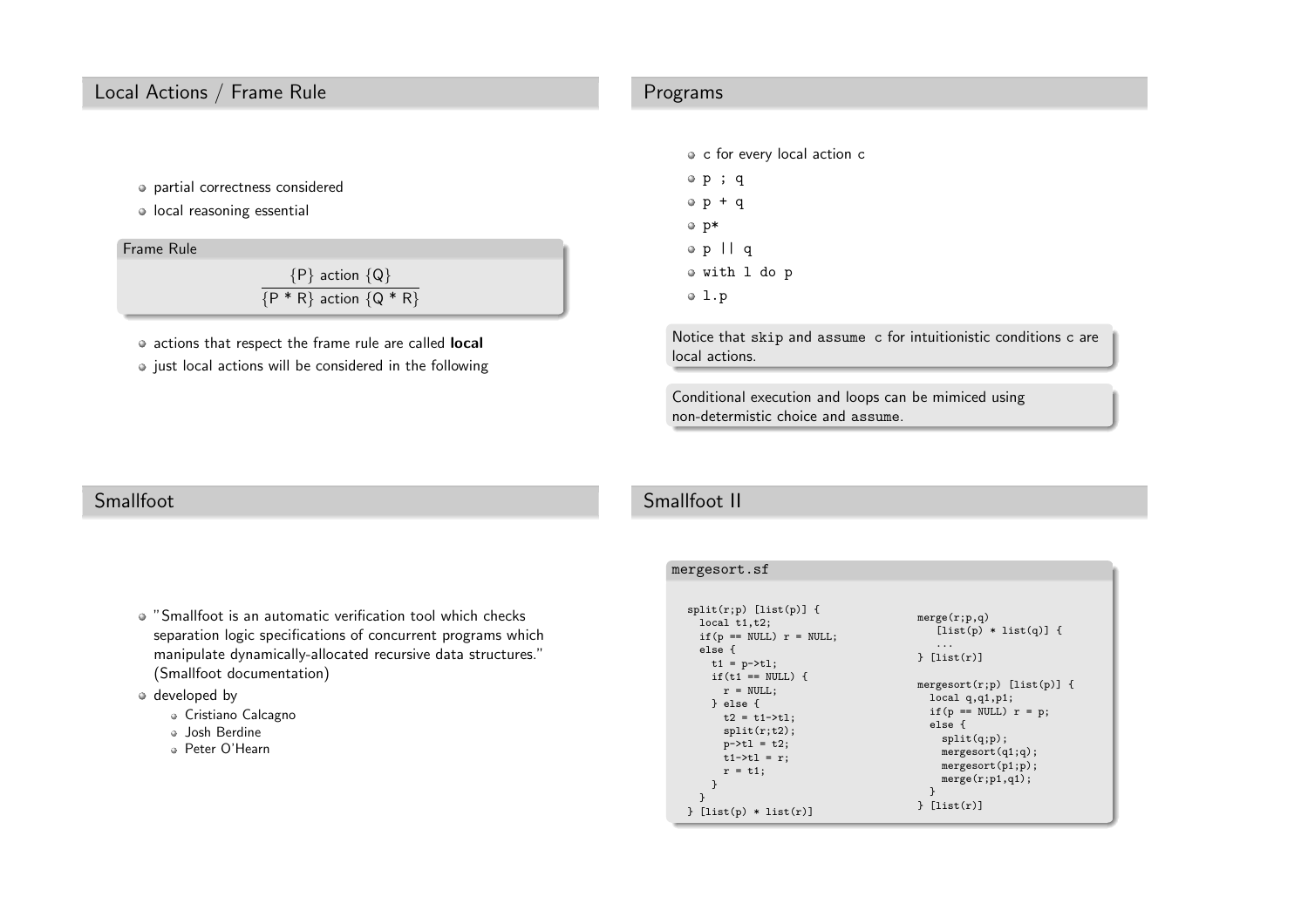# <span id="page-3-0"></span>HOL implementation of Smallfoot

# Demo mergesort.sf

- o formalisation of Abstract Separation Logic (Calcagno, O'Hearn, Yang; LICS '07)
- first case study: <sup>a</sup> tool similar to Smallfoot
	- combines ideas from Abstract Separation Logic, Variables as Resource and Smallfoot
	- parser for Smallfoot example files
	- completely automatic verification

Comparison mergesort.sf - split

- interactive proofs are possible as well
- most features of Smallfoot are supported

Demo of Smallfoot implementation.

## Demo II

| $split(r; p_{const})$                | split(r;p)              |
|--------------------------------------|-------------------------|
| [smallfoot_prop_input_ap_distinct    | $[list(p)]$ {           |
| $({r}, {})$ [r] list(tl; p_const)] { |                         |
| local $(p = p_{const})$ , t1, t2;    | local t1,t2;            |
| if $p == NULL$ then {                | if $(p == NULL)$ {      |
| $r = NULL$                           | $r = NULL;$             |
| } else {                             | $}$ else {              |
| $t1 = p - \t1;$                      | $t1 = p - \t1;$         |
| if $t1 == NULL$ then {               | if $(t1 == NULL)$ {     |
| $r = NULL$                           | $r = NULL;$             |
| } else {                             | $}$ else {              |
| $t2 = t1 - \frac{1}{1}$              | $t2 = t1 - \frac{1}{1}$ |
| split(r; t2);                        | split(r;t2);            |
| $p - > t1 = t2$ ;                    | $p - > t1 = t2;$        |
| $t1 - \t{t1} = r$ ;                  | $t1 - > t1 = r$ ;       |
| $r = t1$ ;                           | $r = t1$ ;              |
| $\rightarrow$ $\rightarrow$          | $\}$ }                  |
| } [smallfoot_prop_input_ap_distinct  | $[list(p) * list(r)]$   |
| $({r}, {})$ [r] list(tl; p_const) *  |                         |
| list(t1; r)]                         |                         |

Demo of Smallfoot implementation.